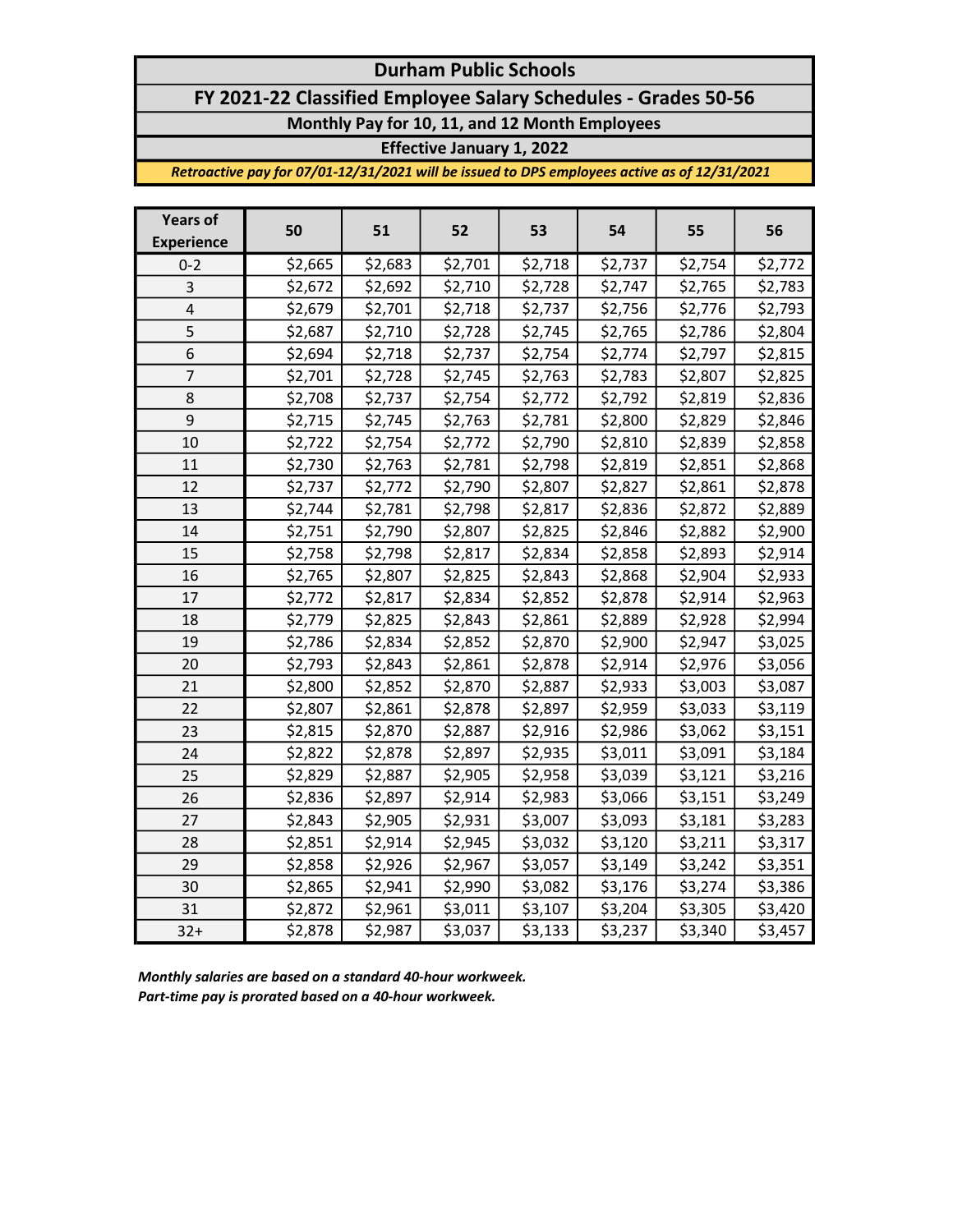#### Durham Public Schools FY 2021-22 Classified Employee Salary Schedules - Grades 57-63

Monthly Pay for 10, 11, and 12 Month Employees

Effective January 1, 2022

Retroactive pay for 07/01-12/31/2021 will be issued to DPS employees active as of 12/31/2021

| <b>Years of</b><br><b>Experience</b> | 57      | 58      | 59      | 60      | 61      | 62      | 63      |
|--------------------------------------|---------|---------|---------|---------|---------|---------|---------|
| $0 - 2$                              | \$2,790 | \$2,807 | \$2,825 | \$2,843 | \$2,870 | \$2,897 | \$2,931 |
| 3                                    | \$2,802 | \$2,820 | \$2,838 | \$2,858 | \$2,884 | \$2,911 | \$2,950 |
| 4                                    | \$2,815 | \$2,832 | \$2,851 | \$2,872 | \$2,899 | \$2,925 | \$2,971 |
| 5                                    | \$2,827 | \$2,845 | \$2,863 | \$2,885 | \$2,912 | \$2,939 | \$3,013 |
| 6                                    | \$2,839 | \$2,858 | \$2,875 | \$2,900 | \$2,926 | \$2,960 | \$3,058 |
| $\overline{7}$                       | \$2,852 | \$2,870 | \$2,887 | \$2,914 | \$2,947 | \$3,002 | \$3,102 |
| 8                                    | \$2,865 | \$2,882 | \$2,900 | \$2,928 | \$2,987 | \$3,045 | \$3,146 |
| 9                                    | \$2,877 | \$2,895 | \$2,912 | \$2,964 | \$3,027 | \$3,088 | \$3,192 |
| 10                                   | \$2,889 | \$2,907 | \$2,937 | \$3,003 | \$3,069 | \$3,132 | \$3,237 |
| 11                                   | \$2,902 | \$2,919 | \$2,972 | \$3,041 | \$3,110 | \$3,176 | \$3,284 |
| 12                                   | \$2,914 | \$2,942 | \$3,008 | \$3,081 | \$3,153 | \$3,222 | \$3,331 |
| 13                                   | \$2,926 | \$2,976 | \$3,045 | \$3,120 | \$3,195 | \$3,268 | \$3,379 |
| 14                                   | \$2,939 | \$3,010 | \$3,082 | \$3,161 | \$3,239 | \$3,314 | \$3,428 |
| 15                                   | \$2,970 | \$3,045 | \$3,120 | \$3,201 | \$3,283 | \$3,361 | \$3,477 |
| 16                                   | \$3,003 | \$3,080 | \$3,158 | \$3,243 | \$3,327 | \$3,409 | \$3,527 |
| 17                                   | \$3,036 | \$3,116 | \$3,197 | \$3,284 | \$3,373 | \$3,457 | \$3,578 |
| 18                                   | \$3,070 | \$3,152 | \$3,236 | \$3,327 | \$3,418 | \$3,507 | \$3,630 |
| 19                                   | \$3,104 | \$3,189 | \$3,275 | \$3,370 | \$3,466 | \$3,556 | \$3,682 |
| 20                                   | \$3,138 | \$3,226 | \$3,315 | \$3,413 | \$3,513 | \$3,607 | \$3,735 |
| 21                                   | \$3,172 | \$3,263 | \$3,356 | \$3,457 | \$3,560 | \$3,658 | \$3,788 |
| 22                                   | \$3,207 | \$3,300 | \$3,397 | \$3,502 | \$3,608 | \$3,709 | \$3,843 |
| 23                                   | \$3,242 | \$3,339 | \$3,438 | \$3,548 | \$3,657 | \$3,763 | \$3,898 |
| 24                                   | \$3,278 | \$3,378 | \$3,480 | \$3,593 | \$3,707 | \$3,816 | \$3,954 |
| 25                                   | \$3,314 | \$3,417 | \$3,522 | \$3,640 | \$3,758 | \$3,870 | \$4,012 |
| 26                                   | \$3,351 | \$3,456 | \$3,565 | \$3,686 | \$3,809 | \$3,925 | \$4,069 |
| 27                                   | \$3,388 | \$3,497 | \$3,609 | \$3,734 | \$3,860 | \$3,981 | \$4,128 |
| 28                                   | \$3,425 | \$3,537 | \$3,653 | \$3,782 | \$3,913 | \$4,037 | \$4,187 |
| 29                                   | \$3,462 | \$3,578 | \$3,697 | \$3,830 | \$3,967 | \$4,095 | \$4,248 |
| 30                                   | \$3,500 | \$3,620 | \$3,742 | \$3,881 | \$4,020 | \$4,153 | \$4,309 |
| 31                                   | \$3,539 | \$3,662 | \$3,788 | \$3,930 | \$4,075 | \$4,212 | \$4,371 |
| $32+$                                | \$3,580 | \$3,706 | \$3,839 | \$3,982 | \$4,131 | \$4,280 | \$4,440 |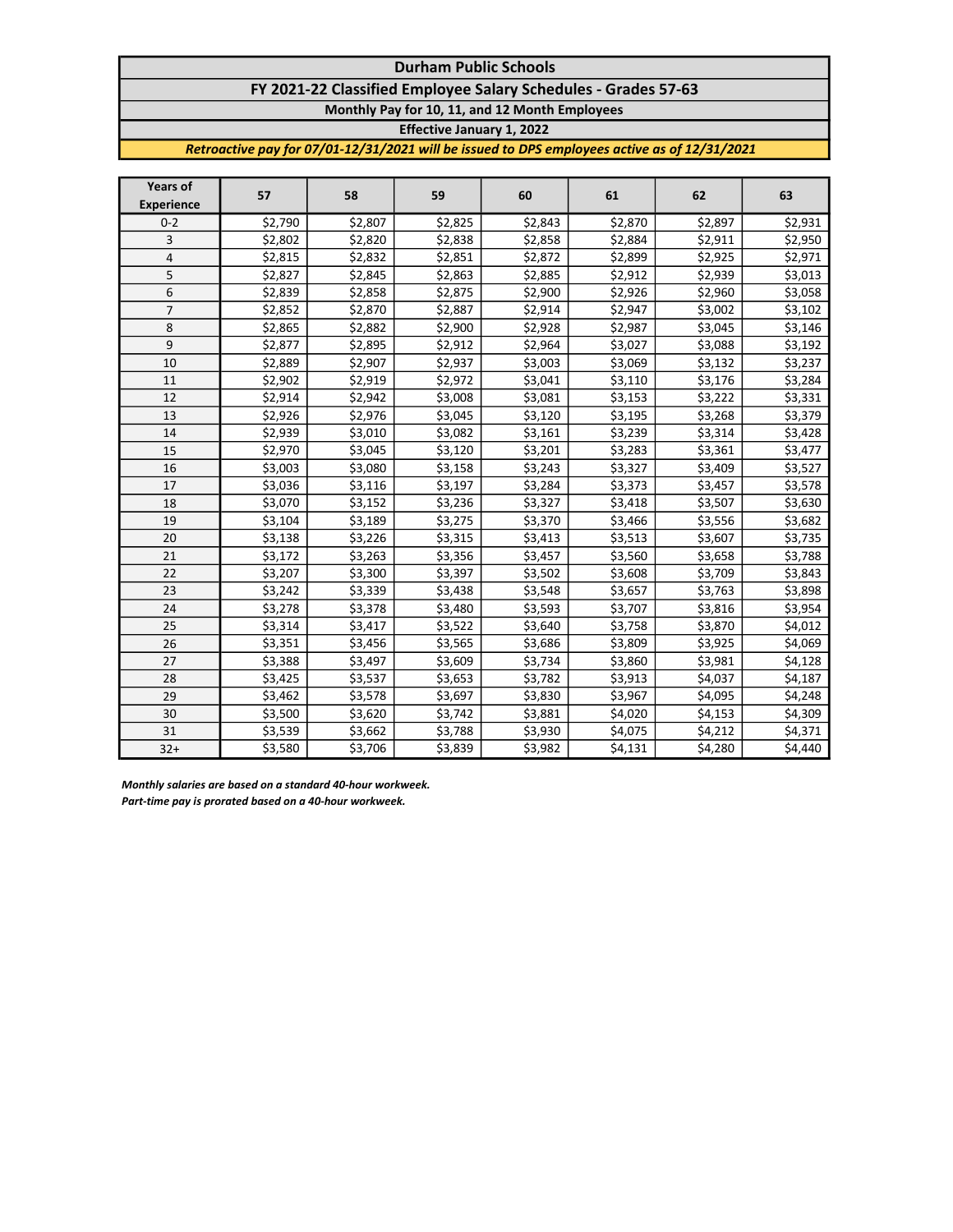# Durham Public Schools FY 2021-22 Classified Employee Salary Schedules - Grades 64-70

Monthly Pay for 10, 11, and 12 Month Employees

Effective January 1, 2022

Retroactive pay for 07/01-12/31/2021 will be issued to DPS employees active as of 12/31/2021

| <b>Years of</b><br><b>Experience</b> | 64      | 65      | 66      | 67      | 68      | 69      | 70      |
|--------------------------------------|---------|---------|---------|---------|---------|---------|---------|
| $0 - 2$                              | \$2,977 | \$3,065 | \$3,154 | \$3,331 | \$3,420 | \$3,527 | \$3,687 |
| 3                                    | \$3,021 | \$3,111 | \$3,202 | \$3,379 | \$3,471 | \$3,580 | \$3,740 |
| $\overline{4}$                       | \$3,065 | \$3,157 | \$3,252 | \$3,428 | \$3,522 | \$3,635 | \$3,795 |
| 5                                    | \$3,110 | \$3,205 | \$3,302 | \$3,477 | \$3,573 | \$3,689 | \$3,850 |
| 6                                    | \$3,156 | \$3,252 | \$3,353 | \$3,527 | \$3,626 | \$3,745 | \$3,905 |
| $\overline{7}$                       | \$3,202 | \$3,302 | \$3,404 | \$3,578 | \$3,680 | \$3,802 | \$3,962 |
| 8                                    | \$3,249 | \$3,351 | \$3,456 | \$3,630 | \$3,733 | \$3,859 | \$4,020 |
| 9                                    | \$3,296 | \$3,401 | \$3,510 | \$3,682 | \$3,788 | \$3,918 | \$4,077 |
| 10                                   | \$3,346 | \$3,452 | \$3,564 | \$3,735 | \$3,844 | \$3,976 | \$4,137 |
| 11                                   | \$3,395 | \$3,504 | \$3,619 | \$3,788 | \$3,900 | \$4,036 | \$4,197 |
| 12                                   | \$3,444 | \$3,557 | \$3,675 | \$3,844 | \$3,958 | \$4,097 | \$4,258 |
| 13                                   | \$3,495 | \$3,610 | \$3,731 | \$3,899 | \$4,016 | \$4,159 | \$4,319 |
| 14                                   | \$3,546 | \$3,664 | \$3,788 | \$3,954 | \$4,075 | \$4,222 | \$4,382 |
| 15                                   | \$3,599 | \$3,720 | \$3,847 | \$4,012 | \$4,135 | \$4,286 | \$4,445 |
| 16                                   | \$3,651 | \$3,775 | \$3,906 | \$4,069 | \$4,195 | \$4,350 | \$4,510 |
| 17                                   | \$3,705 | \$3,831 | \$3,967 | \$4,128 | \$4,258 | \$4,416 | \$4,576 |
| 18                                   | \$3,760 | \$3,889 | \$4,027 | \$4,187 | \$4,320 | \$4,482 | \$4,642 |
| 19                                   | \$3,815 | \$3,947 | \$4,090 | \$4,248 | \$4,384 | \$4,551 | \$4,709 |
| 20                                   | \$3,870 | \$4,007 | \$4,152 | \$4,309 | \$4,447 | \$4,620 | \$4,778 |
| 21                                   | \$3,928 | \$4,067 | \$4,217 | \$4,371 | \$4,513 | \$4,689 | \$4,847 |
| 22                                   | \$3,985 | \$4,128 | \$4,281 | \$4,434 | \$4,580 | \$4,760 | \$4,917 |
| 23                                   | \$4,044 | \$4,190 | \$4,347 | \$4,498 | \$4,647 | \$4,832 | \$4,989 |
| 24                                   | \$4,103 | \$4,253 | \$4,415 | \$4,562 | \$4,715 | \$4,905 | \$5,060 |
| 25                                   | \$4,164 | \$4,316 | \$4,482 | \$4,628 | \$4,785 | \$4,978 | \$5,134 |
| 26                                   | \$4,225 | \$4,381 | \$4,551 | \$4,695 | \$4,855 | \$5,054 | \$5,208 |
| 27                                   | \$4,288 | \$4,446 | \$4,622 | \$4,762 | \$4,926 | \$5,130 | \$5,284 |
| 28                                   | \$4,350 | \$4,513 | \$4,692 | \$4,831 | \$4,999 | \$5,208 | \$5,361 |
| 29                                   | \$4,414 | \$4,581 | \$4,765 | \$4,901 | \$5,072 | \$5,286 | \$5,439 |
| 30                                   | \$4,479 | \$4,649 | \$4,838 | \$4,971 | \$5,147 | \$5,366 | \$5,518 |
| 31                                   | \$4,545 | \$4,720 | \$4,913 | \$5,043 | \$5,222 | \$5,447 | \$5,598 |
| $32+$                                | \$4,611 | \$4,798 | \$4,989 | \$5,130 | \$5,303 | \$5,533 | \$5,690 |

Monthly salaries are based on a standard 40-hour workweek.

Part-time pay is prorated based on a 40-hour workweek.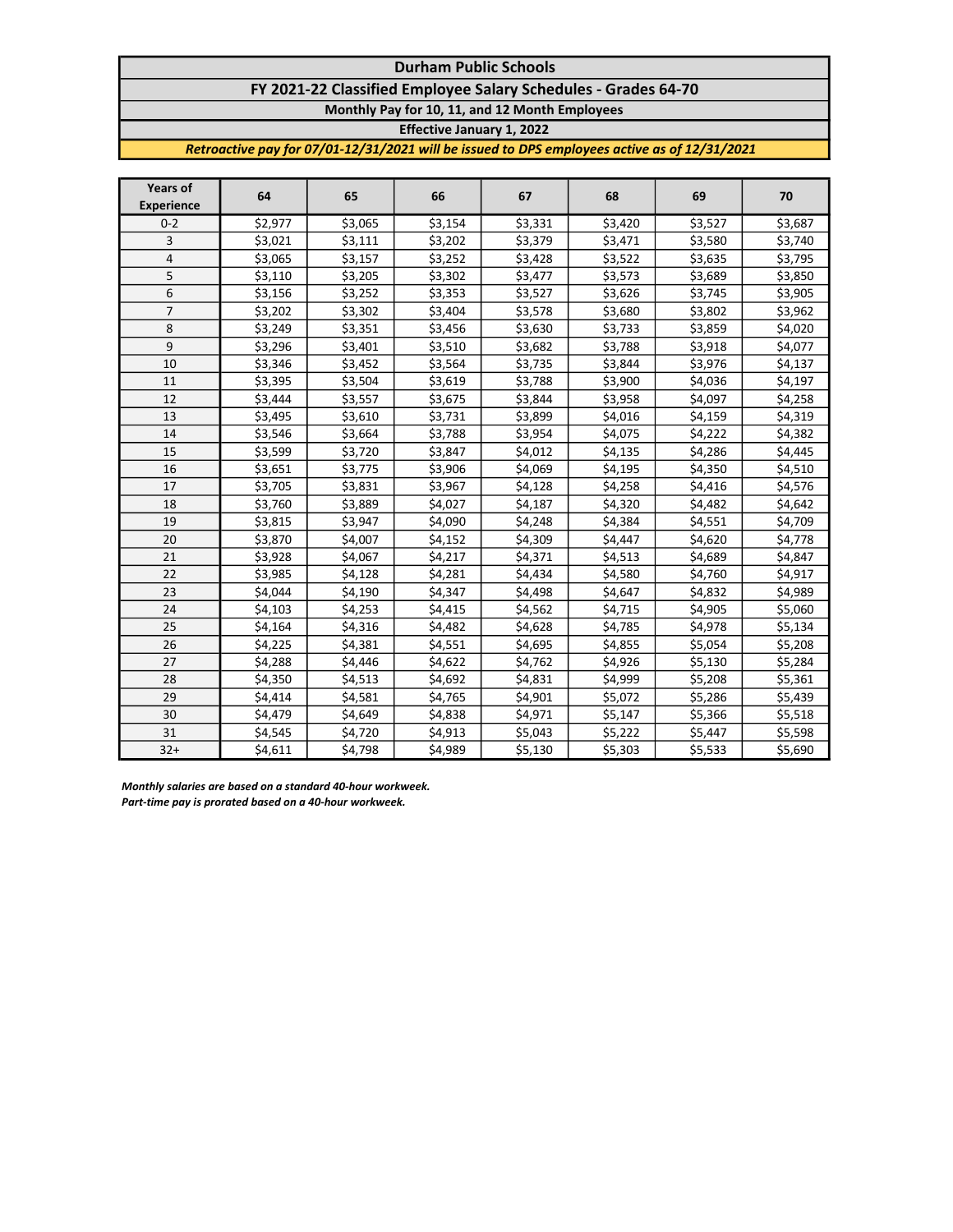# Durham Public Schools

FY 2021-22 Classified Employee Salary Schedules - Grades 71-78

Monthly Pay for 10, 11, and 12 Month Employees

Effective January 1, 2022

Retroactive pay for 07/01-12/31/2021 will be issued to DPS employees active as of 12/31/2021

| <b>Years of</b><br><b>Experience</b> | 71      | 72      | 73      | 74      | 75      | 76      | 77      | 78      |
|--------------------------------------|---------|---------|---------|---------|---------|---------|---------|---------|
| $0 - 2$                              | \$3,776 | \$3,909 | \$4,043 | \$4,176 | \$4,353 | \$4,442 | \$4,620 | \$4,838 |
| 3                                    | \$3,831 | \$3,967 | \$4,102 | \$4,237 | \$4,416 | \$4,509 | \$4,689 | \$4,909 |
| 4                                    | \$3,887 | \$4,024 | \$4,162 | \$4,300 | \$4,479 | \$4,577 | \$4,760 | \$4,982 |
| 5                                    | \$3,944 | \$4,084 | \$4,222 | \$4,362 | \$4,544 | \$4,645 | \$4,832 | \$5,054 |
| 6                                    | \$4,002 | \$4,143 | \$4,283 | \$4,427 | \$4,609 | \$4,715 | \$4,905 | \$5,129 |
| $\overline{7}$                       | \$4,060 | \$4,204 | \$4,346 | \$4,492 | \$4,676 | \$4,786 | \$4,979 | \$5,204 |
| 8                                    | \$4,119 | \$4,265 | \$4,410 | \$4,558 | \$4,743 | \$4,857 | \$5,054 | \$5,281 |
| 9                                    | \$4,179 | \$4,327 | \$4,474 | \$4,625 | \$4,811 | \$4,930 | \$5,131 | \$5,359 |
| 10                                   | \$4,240 | \$4,390 | \$4,540 | \$4,692 | \$4,881 | \$5,004 | \$5,208 | \$5,437 |
| 11                                   | \$4,302 | \$4,454 | \$4,606 | \$4,762 | \$4,951 | \$5,079 | \$5,287 | \$5,517 |
| 12                                   | \$4,365 | \$4,519 | \$4,673 | \$4,832 | \$5,023 | \$5,156 | \$5,367 | \$5,599 |
| 13                                   | \$4,429 | \$4,585 | \$4,742 | \$4,903 | \$5,094 | \$5,233 | \$5,448 | \$5,681 |
| 14                                   | \$4,494 | \$4,652 | \$4,810 | \$4,975 | \$5,168 | \$5,312 | \$5,530 | \$5,764 |
| 15                                   | \$4,559 | \$4,720 | \$4,881 | \$5,048 | \$5,242 | \$5,391 | \$5,613 | \$5,849 |
| 16                                   | \$4,626 | \$4,789 | \$4,952 | \$5,122 | \$5,318 | \$5,471 | \$5,698 | \$5,935 |
| 17                                   | \$4,693 | \$4,859 | \$5,025 | \$5,198 | \$5,395 | \$5,554 | \$5,784 | \$6,022 |
| 18                                   | \$4,762 | \$4,929 | \$5,097 | \$5,274 | \$5,472 | \$5,637 | \$5,871 | \$6,110 |
| 19                                   | \$4,831 | \$5,002 | \$5,172 | \$5,352 | \$5,551 | \$5,722 | \$5,960 | \$6,200 |
| 20                                   | \$4,902 | \$5,075 | \$5,248 | \$5,430 | \$5,630 | \$5,808 | \$6,051 | \$6,291 |
| 21                                   | \$4,973 | \$5,149 | \$5,324 | \$5,510 | \$5,712 | \$5,895 | \$6,142 | \$6,384 |
| 22                                   | \$5,046 | \$5,224 | \$5,402 | \$5,591 | \$5,794 | \$5,983 | \$6,234 | \$6,478 |
| 23                                   | \$5,120 | \$5,300 | \$5,481 | \$5,673 | \$5,877 | \$6,073 | \$6,328 | \$6,573 |
| 24                                   | \$5,195 | \$5,377 | \$5,561 | \$5,756 | \$5,962 | \$6,164 | \$6,424 | \$6,670 |
| 25                                   | \$5,271 | \$5,456 | \$5,643 | \$5,841 | \$6,049 | \$6,257 | \$6,521 | \$6,767 |
| 26                                   | \$5,347 | \$5,536 | \$5,725 | \$5,928 | \$6,136 | \$6,350 | \$6,619 | \$6,867 |
| 27                                   | \$5,425 | \$5,617 | \$5,808 | \$6,015 | \$6,224 | \$6,445 | \$6,720 | \$6,968 |
| 28                                   | \$5,504 | \$5,699 | \$5,893 | \$6,103 | \$6,313 | \$6,543 | \$6,821 | \$7,070 |
| 29                                   | \$5,585 | \$5,782 | \$5,979 | \$6,192 | \$6,404 | \$6,640 | \$6,924 | \$7,174 |
| 30                                   | \$5,666 | \$5,866 | \$6,066 | \$6,283 | \$6,496 | \$6,740 | \$7,028 | \$7,280 |
| 31                                   | \$5,749 | \$5,952 | \$6,155 | \$6,375 | \$6,590 | \$6,841 | \$7,135 | \$7,387 |
| $32+$                                | \$5,848 | \$6,043 | \$6,251 | \$6,471 | \$6,692 | \$6,962 | \$7,242 | \$7,496 |